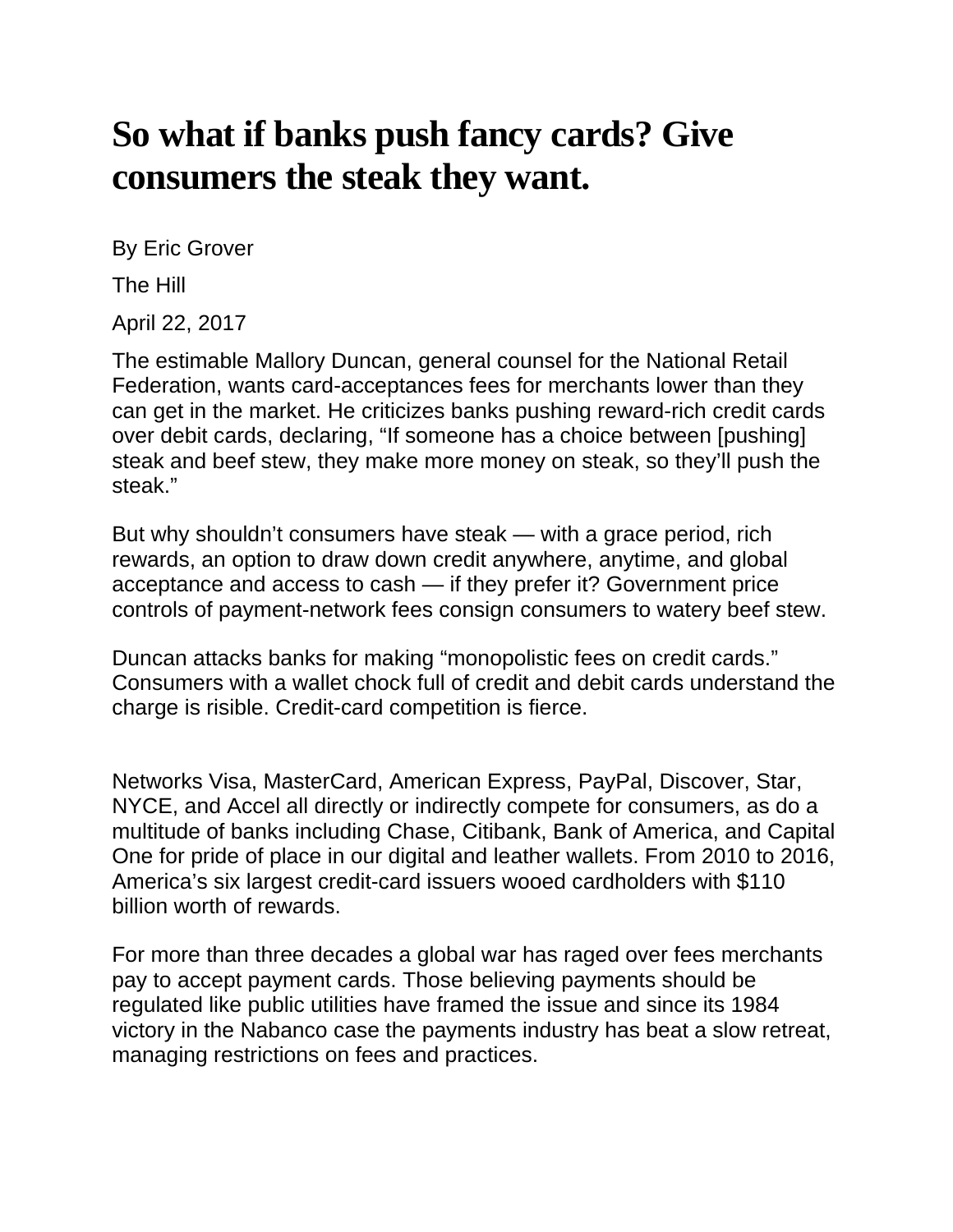The price controls under the Dodd-Frank Act's Durbin amendment permit interchange-recovering circumscribed debit-issuer costs — a public utility model to minimize merchant costs. However, politically sympathetic government benefit cards, general purpose prepaid cards used by the unbanked and underbanked, and small banks are exempt, showing Congress understood price controls were harmful.

European regulators also aim to reduce merchant payments costs, initially pushing an issuer-cost-recovery model employed in 2012 when they [forced](http://eur-lex.europa.eu/LexUriServ/LexUriServ.do?uri=CELEX:32002D0914:EN:HTML)  [Visa to reduce interchange,](http://eur-lex.europa.eu/LexUriServ/LexUriServ.do?uri=CELEX:32002D0914:EN:HTML) before switching to the "tourist test," which posits the optimal card-acceptance price is where a merchant selling to a tourist would be indifferent between cash and a payment card.

Large banks' debit cards subject to interchange price controls aren't even "beef stew." Price controls reduced free checking, issuer innovation, and consumers' use of debit cards. Bankrate.com's 2009 survey reported [76](http://www.bankrate.com/banking/checking/smart-banking-free-checking-not-always-free/)  [percent](http://www.bankrate.com/banking/checking/smart-banking-free-checking-not-always-free/) of banks offered free checking. By 2015, only [37 percent](http://www.bankrate.com/banking/checking/another-record-setting-year-for-checking-account-fees/#slide=2) of banks surveyed offered free checking with no conditions.

The Federal Reserve reported from 2003 through 2006, debit-card payments increased at a [17.5 percent](https://frbservices.org/files/communications/pdf/research/2007_payments_study.pdf) compound annual growth rate, while credit-card payments increased at a [4.6 percent](https://frbservices.org/files/communications/pdf/research/2007_payments_study.pdf) rate. From 2012 through 2015 debit-card payments increased at a [7.1 percent](https://www.federalreserve.gov/paymentsystems/files/2016-payments-study-20161222.pdf) compound annual growth rate, while credit-card payments increased at a [8.4 percent](https://www.federalreserve.gov/paymentsystems/files/2016-payments-study-20161222.pdf) rate. The signal change between these two periods was debit-interchange price controls implemented in 2011.

Since 2015, when interchange price controls were approved in the European Union, [70 percent](http://www.firstannapolis.com/wp-content/uploads/2017/03/March-2017-Navigator_by-First-Annapolis-Consulting_FINAL.pdf) of card product changes made by 78 EU issuers were unfavorable in terms of increased fees or reduced rewards.

Recent rulings however have started looking at holistic value. The Second Circuit U.S. Court of Appeals in February 2015 [ruled that American](http://law.justia.com/cases/federal/appellate-courts/ca2/15-1672/15-1672-2016-09-26.html)  Express' [practice of charging merchants](http://law.justia.com/cases/federal/appellate-courts/ca2/15-1672/15-1672-2016-09-26.html) higher fees than those of Visa, MasterCard, and other card companies violated the Sherman Antitrust Act. The judges wrote, "The District Court erred here in focusing entirely on the interests of merchants while discounting the interests of cardholders."

In addressing merchants' core beef that they pay too much, the judges wrote, "Though merchants may desire lower fees, those fees are necessary